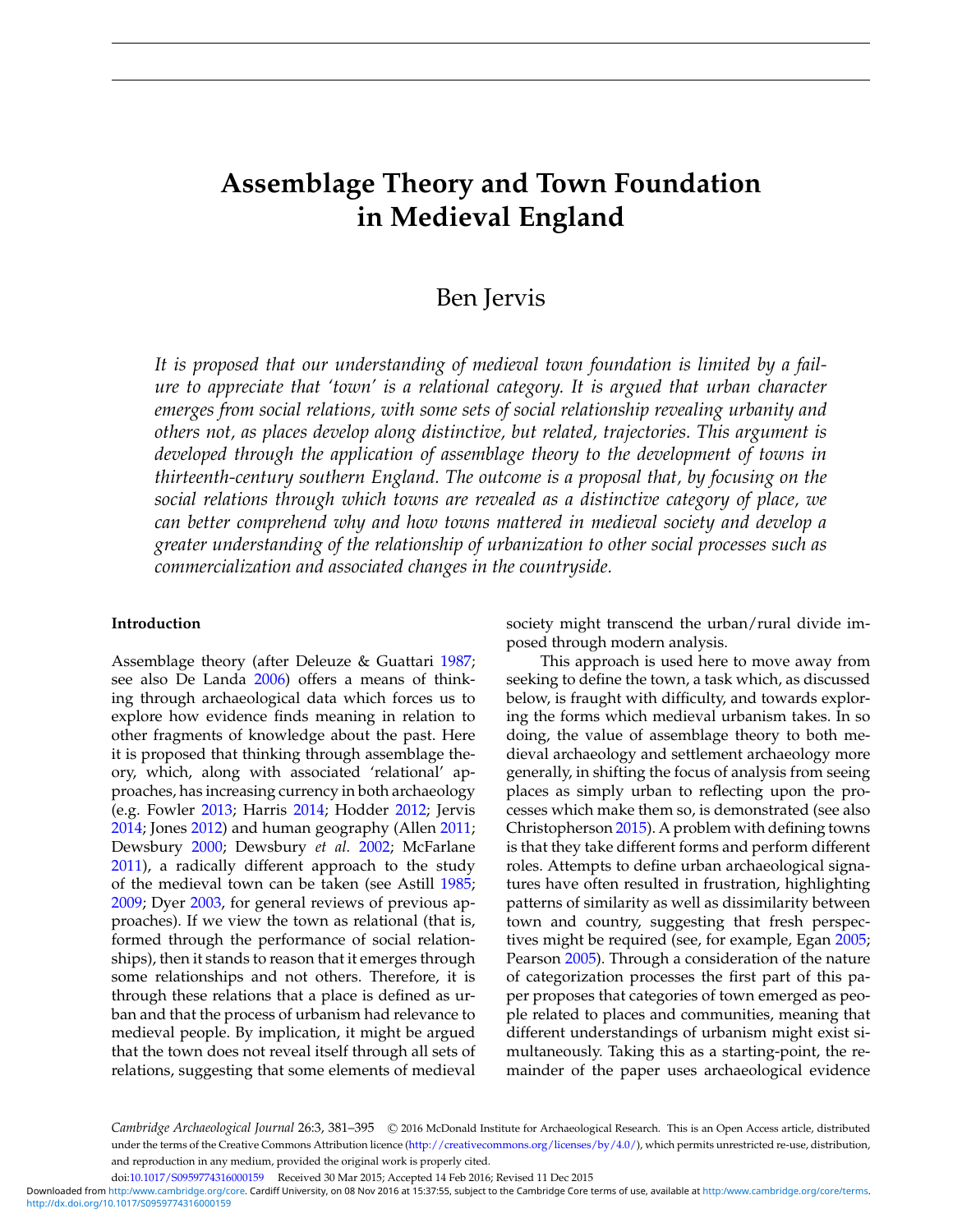from the Weald of Sussex (UK) to propose that, rather than being a characteristic of a place, urbanism is an emergent quality of assemblages of actants (that is, the people, things and materials which participate in social practice) linked through performances of everyday life. This discussion leads to a call to move from an emphasis on site-specific interpretation to a multi-scalar consideration of the processes through which different forms of urbanism come to be revealed through the analysis of past practice, finding parallels with recent considerations of urban processes in Scandinavia in particular (Ashby *et al.* [2015;](#page-12-0) Christopherson [2015;](#page-12-0) Sindbaek [2007\)](#page-13-0).

#### **Defining towns: unpacking an analytical black-box**

We all think we know what the word town means. A picture of a relatively small but densely settled place, a commercial centre with some administrative function, probably springs to mind. Yet the definition of the word continues to be debated in medieval studies. 'Town' stands for more than a place; it is an analytical 'black-box' (that is a concept which crystallizes past action and circulates as a referential starting-point; see Latour [2010,](#page-13-0) 160), standing for a tradition of historical and archaeological study (see Fowler [2013\)](#page-13-0). The term circulates as a reference to a particular type of settlement which does not appear to be primarily rural in character. Debates about what exactly we mean by town are not new, being as old as the medieval settlements themselves. Masschaele [\(1997,](#page-13-0) 79–83) discusses how tax assessment forced the urban character of places to be considered, as towns and villages were taxed differently. Places such as Andover (Hampshire), whose community probably saw themselves as urban, having a guild merchant and borough charter, for example, were taxed at the rural rate. This highlights how places might simultaneously have been perceived as urban and rural. Assessments made for specific purposes categorized places as towns, with these categorizations being enacted through administrative practice. As these practices were repeated, through the enacting of this assessment, so 'town', as a reference to a particular process of categorization circulated, forming a reference against which towns as a category of place were understood. Importantly, this medieval categorization of places shows that settlements without borough charters (that is, granted certain freedoms seen to be fundamental to urban life) could be perceived of as towns.

Through historical documents, therefore, we have inherited an understanding that some places were towns and that some were not; but this understanding is partial, directed by categorizations made for specific purposes and passed on to us through an incomplete historical record. Furthermore, inconsistencies between sources make it difficult to develop a firm definition of what a town is. Attempts to overcome this by creating a check-list of urban characteristics (Biddle [1976;](#page-12-0) Reynolds [1977\)](#page-13-0) have been unsuccessful, as only the largest towns fulfil all of the criteria and certain characteristics might be considered as more important than others. A pragmatic and commonly used definition is that towns are places which have an economy that is largely dependent upon activities other than agriculture (Dyer [2002,](#page-12-0) 7). Whilst this is satisfactory, in that it allows the distinction between urban and rural places to remain fuzzy, its vagueness limits its utility. Dyer [\(2002,](#page-12-0) 7) cautions against critiquing the contrast between town and country too deeply, as it is an important analytical distinction, which can be considered relevant within the medieval mind.

Whilst it is true that the category of town was meaningful in the medieval period, Masschaele's [\(1997\)](#page-13-0) work shows how 'town' was interpreted differently depending upon the context of categorization. Historians and archaeologists have specific reasons for wanting to categorize places as urban or rural; they seek, for example, to know how town life differed from village life, or how agricultural production related to the marketing of produce. The debate has been undertaken in relation to the circulating reference of the town—we know this category is real, but what were these places for? Beresford saw towns as an instrument of lordship, founded to market agricultural surplus and generate income; they were 'specialized centres of making and dealing' (Beresford [1967,](#page-12-0) 55–6). Medieval society is typically seen as being agrarian and, therefore, towns have been set in opposition to rural settlements, as an anomalous feature in an agricultural economy. Following Hilton [\(1992\)](#page-13-0) in particular, scholarship shifted towards seeing urban and rural as united within an economic system, with towns being necessary for the disposal of surplus and the manufacture and exchange of other commodities. In order to function, towns require a degree of freedom or liberty, creating the town, or borough, as a specific category of place (Hilton [1992,](#page-13-0) 10–14). Hilton points to similarities in the social organization of town and country: tensions between ruling and peasant classes and the organization of economic activity around the household unit in particular. He uses this to demonstrate that towns were not anomalous within medieval society; however, we might also ask whether these similarities relate to the ambiguity over the classification of places discussed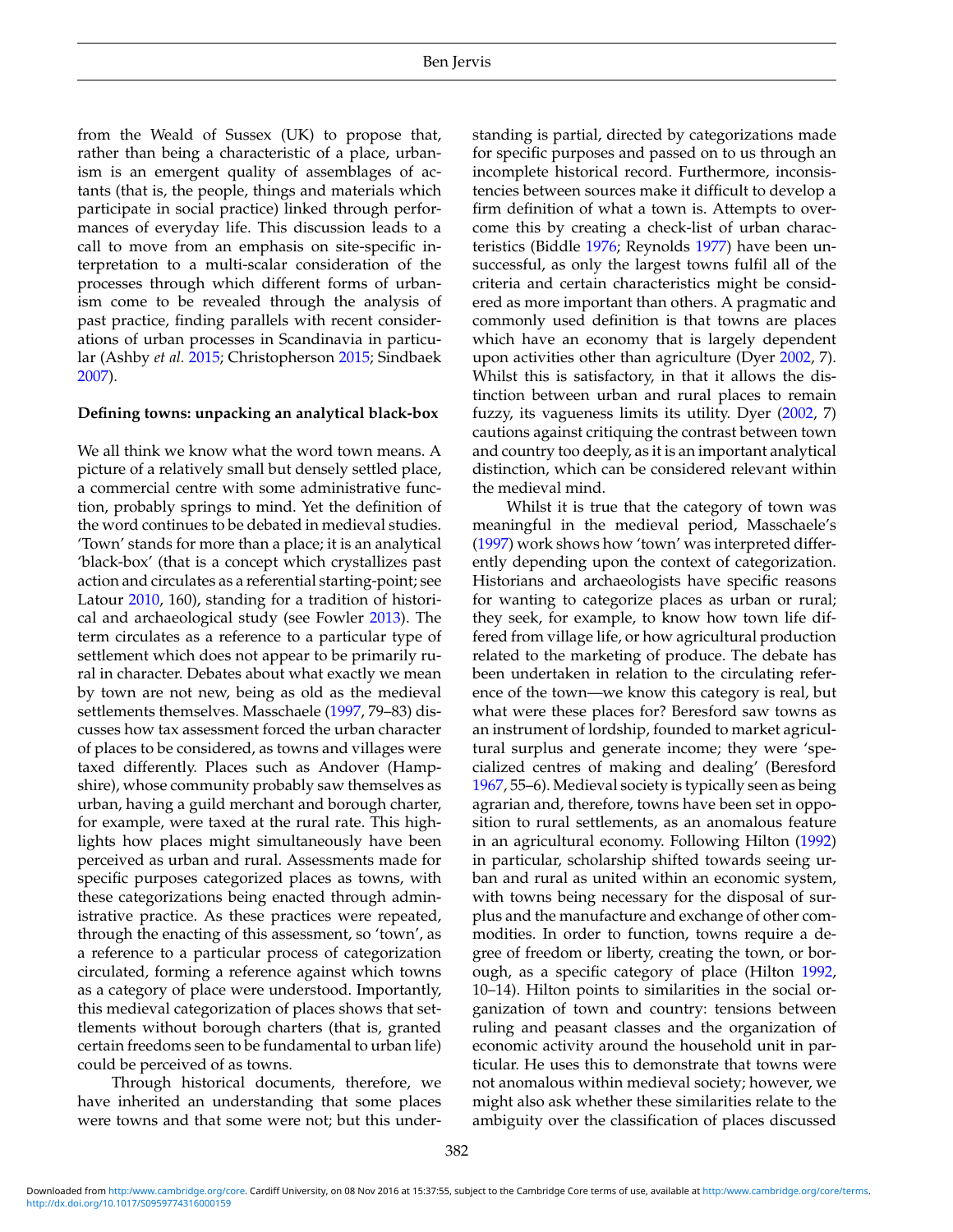previously. Perhaps towns are a useful category when discussing economic networks, but in relation to other elements of life do not emerge as a distinctive category. This past analysis has created a reference which has circulated over the intervening centuries, leading us to attempt to work backwards to try to place a settlement within or outside this category (see also Christopherson [2015,](#page-12-0) 112). I argue that this approach has resulted in an analytical seizure. 'Town' as a category emerged and was 'black-boxed' through circulation in the assessment of places for economic purposes, be it gathering taxes in the past or undertaking economic history in the present. Hilton's work has been highly influential in placing the relationship between town and country into focus, leading to revolutionary insights into the medieval economy (Astill [2009,](#page-12-0) 265; Dyer [2002,](#page-12-0) 3; Dyer & Lilley [2010,](#page-12-0) 81; Hilton [1992,](#page-13-0) 17–18; Kowaleski [1995\)](#page-13-0). However, this work has caused the distinction to circulate further as a useful analytical tool in the present, but perhaps masking areas of life where an urban/rural dichotomy is not apparent.

If, however, we removed this pre-conceived dichotomy and worked from the archaeological evidence upwards, a clear distinction between urban and rural would not emerge. Rather, we would see a highly varied spectrum of small and large, nucleated and dispersed, economically diverse and specialized settlements. The category of town is an inheritance; it is a black-box packed through the performance of medieval life, the ongoing categorization of places and the circulation of these categories through particular types of social practice. The process of urbanization can be viewed at multiple scales, being a widespread characteristic of twelfth- to fourteenth-century England, but also taking regional and local forms. Historians such as Britnell [\(1996\)](#page-12-0) and Dyer [\(2005\)](#page-12-0) relate the growth of towns to the increasing commercialization of society, fuelled by the export trade and the need to generate increasing seigniorial income to fund royal expenditure on wars. This led to the growth of professions and trades, as well as an increasing pressure to formalize trade through the granting of borough and market charters. The process of borough chartership clearly created a distinctive category of administrative place, but one which, in other areas of life, was not necessarily sharply distinguished from other types of settlement. Urbanization and commercialization are separate but closely related processes. Towns were more than commercial places, and commercial activity took place outside towns. In modern discussions of definition and function, however, the key distinction is between categories of urban and rural place, the primary move having been from a focus on contrast

to one on relationality and connectivity (see particularly Kowaleski [1995\)](#page-13-0). I propose, however, that an over-reliance on the urban-rural divide hinders the development of a deeper understanding of the dynamics of medieval society. Therefore, rather than using archaeology to justify the extent to which a place is a town, a further depth can be achieved by unpacking the urban black-box, taking the word 'town' out of circulation and de-constructing it, using the evidence to examine the process of becoming urban and to consider what this means, rather than to assess the state of being urban (see also Christopherson [2015\)](#page-12-0). As demonstrated by Fowler [\(2013\)](#page-13-0), the aim of archaeological analysis is constantly to critique this received wisdom, to go back to the evidence, to enter into dialogue with it and, although remaining informed by past study, not to be led by it. As Latour [\(2005,](#page-13-0) 27) argues, the world is constantly in flux and there are no such things as stable categories, just processes of coalescence which emerge and dissolve through action. The action of study has allowed the black-boxed concept of 'town' to continue to circulate and, in doing so, has sent scholarship on a certain trajectory. The aim here is to explore whether, by placing this black-box to one side, by unpacking and re-packaging it, new insights into the process of urbanization (taken in the sense of a national phenomenon of the nucleation and specialization of settlements) might emerge.

It has been argued that towns emerged as a category through the assessment of places for specific purposes. Jones [\(2012\)](#page-13-0) perceives categories not as *a priori* distinctions, but as resulting from the emergence of similar entities from repetitive interactions between people and materials, or 'performances'. We can, therefore, expect there to be similarities between these places categorized as towns through various forms of assessment in the recent and distant past; however, archaeological analysis in particular is often guilty of placing a settlement into an *a priori* category of 'town'. A category is a means of classifying things in spite of their differences and, as such, rigid distinction and categorization might be seen as masking the performative and heterogeneous nature of entities in the past, the variability which is clear when one looks at medieval settlements in depth. Settlements, therefore, can be viewed as repetitive performances of interactions between humans and their surroundings. The performance of a place brings together human and non-human participants, situating them spatially (a similar perspective on the town as performed has been reached by Christopherson [2015\)](#page-12-0). A town (as defined by Dyer [2002\)](#page-12-0) is never at rest: people move around it, materials transform into objects in workshops and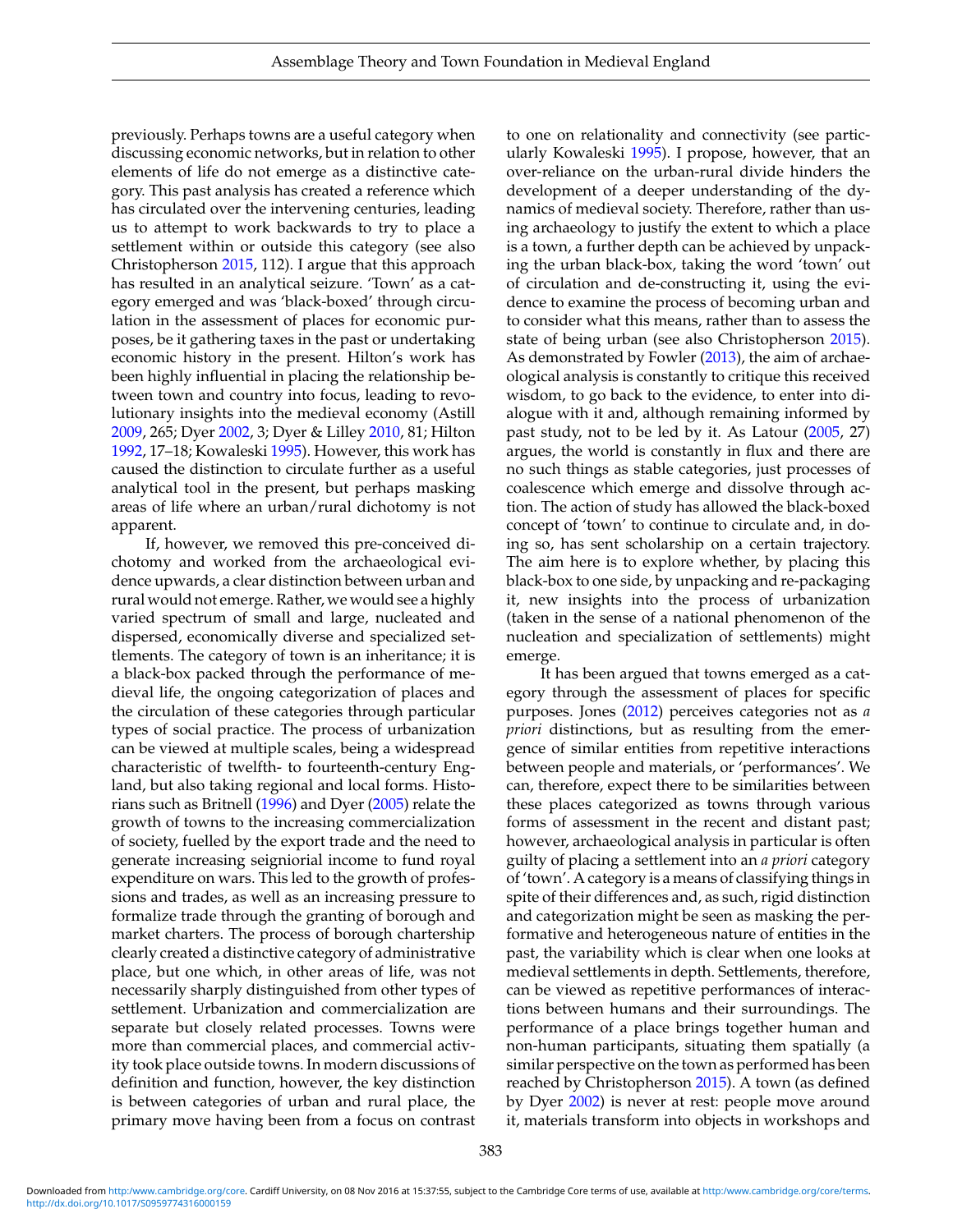buildings decay. Towns are not material settings for urban life, nor are they collections of people. Rather, they are vibrant bundles of interactions between people and materials and, as they are constantly in motion, forming and re-forming, 'town' might be considered a verb rather than a noun (Dewsbury *et al.* [2002\)](#page-12-0). Furthermore, the process of 'towning' or 'becoming urban' might relate only to specific elements of everyday life. Rather than underplaying Hilton's identification of similarities between urban and rural life, perhaps we should emphasize these and, rather than focusing on polarizing categories, explore why certain sets of social relationships became urban and others did not.

# **Shifting perspectives: medieval towns as assemblages**

So far it has been argued that the term 'town' relates not to a way of being, but to a process of categorization, and that it is through the need to confront and understand patterns of difference in settlement that various, sometimes conflicting, definitions have developed. The aim of the second part of this paper is to develop an approach through which it is possible to understand better how these patterns of difference emerge and their implications for the wider social form of medieval England. This requires an alternative approach, as conventional archaeological analysis might be argued to see the town as a stage or frame for the action of urban life. Whilst we acknowledge that urban form changes with the fortunes of a town (see, for example, Lilley  $2015$ ), there remains a fracture between the study of the sociality of urban life and its material manifestation. Materials are taken as providing evidence of the adherence of a place to a preconceived, black-boxed, notion of what a town is. It is clear, however, that the places which we identify as towns are highly varied in size and character. The approach developed here focuses on social relations. Towns are more-than-spatial phenomena; they can be considered as bundles, or assemblages, of social relationships between people, materials and their environment, grounded in physical space but taking a permeable form in which they are entangled with their surroundings. Through the application of this perspective to a specific case study, the urbanization of the Weald of Sussex, the processes of assembling towns and their implications at different scales will be considered. This will build towards an understanding of the town, not simply as a category of place, but as a way of becoming through specific, effective and mutually constitutive relations between people and their surroundings.

# **Urbanization in medieval Sussex: a summary and an approach**

Sussex is a county situated in southeastern England. By the thirteenth century, it was already partially urbanized. In the southern part of the county, a number of settlements are recognized as towns. Some existed prior to the Norman Conquest of AD 1066, principally developing from late Saxon *burhs* (defended settlements). Further urban places, primarily ports, developed through the eleventh–twelfth centuries. It is worth pausing briefly to consider some of the elements of these places which have, in the past, been used to define them as urban. These settlements typically have regular street layouts, something which is seen as typical of towns. In Chichester, the street alignment relates to the remnants of the Roman town, whilst in other *burhs*, such as Lewes, the grid can be seen as having a defensive function (Drewett *et al.* [1988,](#page-12-0) 333–9). In these planted settlements, land was granted to local manors and religious institutions, creating a need for the regular division of space. Yet systems of land division and styles of architecture appear similar to those in surrounding rural settlements (see Reynolds [2003\)](#page-13-0). Port towns have a specific function, developing at strategic locations to control trade, forming part of its infrastructure and being one end of a spectrum of landing-places along the coast. Industry gradually shifted from rural estate centres to these new settlements; however, control was still exercised over access to resources, given the tenurial links between town and country. Yet, we can also see, for example in the evidence provided by material culture, the development of distinctive experiences of life in these places (e.g. Astill [2006;](#page-12-0) Jervis [2014,](#page-13-0) 110–18). The archaeological evidence demonstrates, therefore, both similarity and difference between these places and contemporary rural settlements.

Following Butler's [\(1993\)](#page-12-0) discussions of gendered identity, Gregson and Rose [\(2000,](#page-13-0) 447) argue that places do not pre-exist action, but rather that the performance of social relations brings them into being. Places can be considered to be assemblages of social relations: through activity, assemblages 'take place' (McFarlane [2011\)](#page-13-0). If we view these towns as assemblages, they are not planted stages, populated by people, but rather places which emerged from specific sets of social relationships. In general terms, these relations might include the control of resources through trade and manufacture and the need to defend these resources from Viking raids, which materialized as towns, reiterated through the performance of social life (see also Christopherson's [\(2015\)](#page-12-0) consideration of towns as performed places).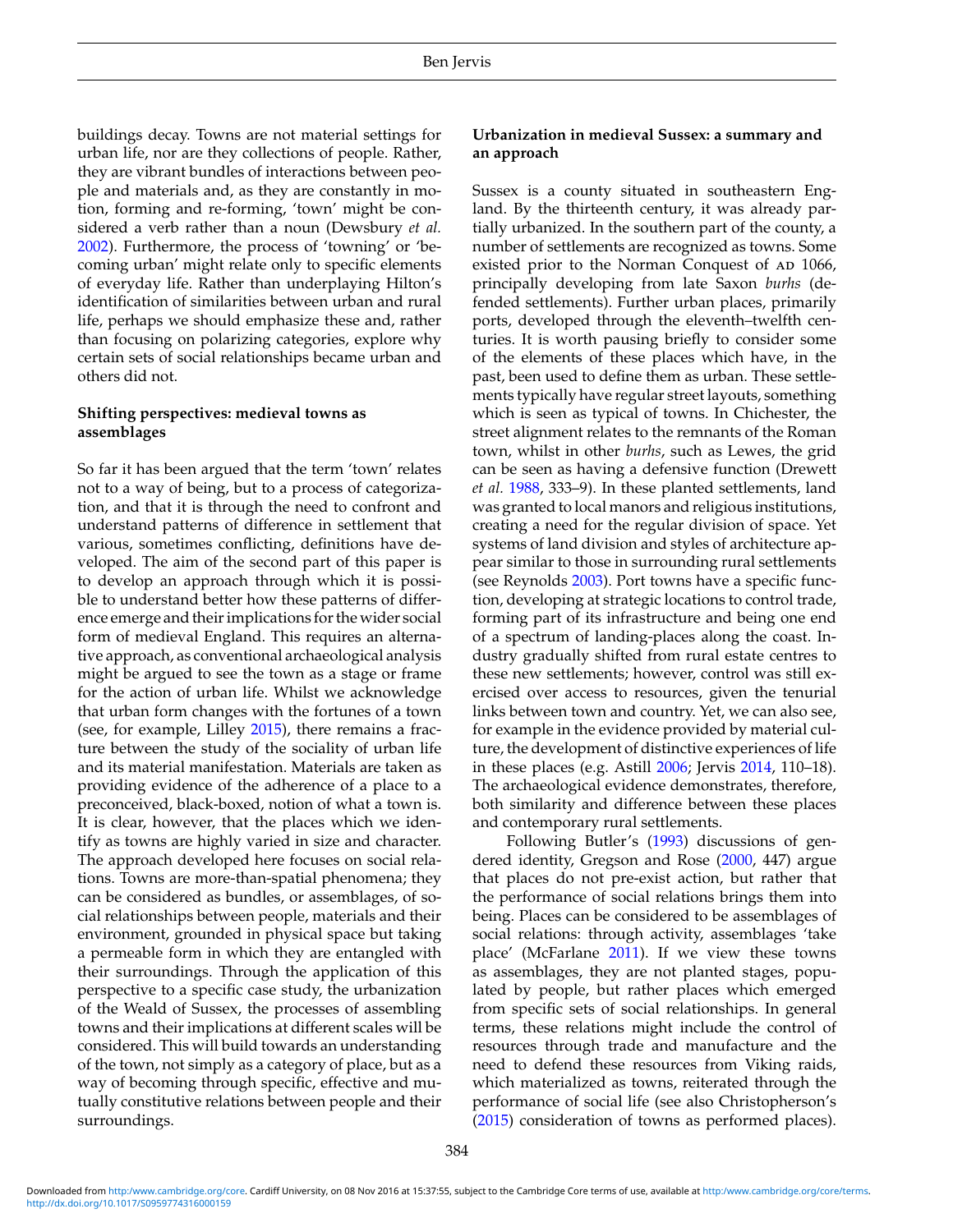This materialization of relationships caused these places to develop along specific trajectories and develop distinctive characters, their form structuring, and being structured by, these performances. These iterative performances reproduced certain normative behaviour and attitudes, which restricted the ways in which social relations could form and might be seen as underpinning the similarities which can be seen both between these settlements and between the towns and contemporary rural sites. However, as bundles of interaction, towns are also effective. They are places where difference could be negotiated at intersections of spheres of interaction, leading to the emergence of particularly urban forms of identity and practice (Christopherson [2015,](#page-12-0) 130).

It is in this brief consideration of urbanism in late Saxon Sussex that we can begin to see the key elements of an interpretive framework emerging. Firstly, we can see towns as materializations of specific sets of social relations. This process of place-making is mutually constitutive of other urbanizing processes, the 'towning' of people, things and practices. The performance of these relations can be perceived as a process of gathering (Lucas [2012\)](#page-13-0) and is what Deleuze and Guattari [\(1987,](#page-12-0) 245) term 'territorialization'. Social relations gather a range of actants in a particular location and serve to bind them together. This creates an assemblage which can be identified through the tracing of these relations in the archaeological record, for example the laying out of streets and the division of land. Gathering, however, is a transitory process. The apparent permanence of the town is brought about by the effective nature of these relations. By creating a street grid, dividing land and articulating power through tenurial links, social relations are 'coded' (Deleuze & Guattari [1987,](#page-12-0) 47). Deleuze and Guattari [\(1987,](#page-12-0) 5) perceive a world formed of flows, for example of matter and ideas, which move across a social plane, becoming entangled in random and multiplicitous ways, the processes of territorialization (or gathering) through which assemblages form. These social relations have implications and can be perceived as 'striating' this social space, limiting the ways in which social relations can form (Deleuze & Guattari [1987,](#page-12-0) 559–60). This striating of space is the process of coding, the ways in which behaviour is limited and an assemblage re-iterated. There is still space for creativity and change between striations, but within certain bounds. Therefore, the performance of social relations was both reproduced and constrained by normative behaviour, rules, regulation and the residues of past action. Furthermore, this coding might be seen as pushing these entangled flows along certain trajectories, exacerbating specific social processes. Lilley [\(2000\)](#page-13-0),

for example, has demonstrated how the form of some Anglo-Norman towns in Wales and Ireland served to marginalize local populations. This marginalization can be seen as coded through the layout of urban space, becoming increasingly exacerbated with every performance of urban life from which these people were excluded.

When thinking through the process of urbanization, therefore, we can use these concepts of territorialization and coding to perceive how the process of becoming urban emerges through iterative gatherings. As will be discussed later, urbanization occurred at multiple scales, coding action (or striating space) in a stratified way with implications for new and existing settlements.

The focus of this paper is a second wave of urbanization in Sussex, which principally occurred in the thirteenth–fourteenth centuries in an area in the northern part of the county, known as the Weald [\(Fig. 1\)](#page-5-0). This is an area which was sparsely settled in the pre-Conquest period, but was gradually cleared of dense woodland through the medieval period (Brandon [1969,](#page-12-0) 135–42; Chatwin & Gardiner [2012;](#page-12-0) Gardiner [1996\)](#page-13-0). Settlement was largely dispersed, with towns forming distinctive nucleated foci. Here the first town to develop was Battle, in the eleventh century (Searle [1974,](#page-13-0) 69; James [2008\)](#page-13-0), with further towns developing at East Grinstead (Leppard [1991\)](#page-13-0), Crawley (Stevens [1997;](#page-14-0) [2008\)](#page-14-0), Horsham (Stevens [2012\)](#page-14-0) and Robertsbridge (Gardiner [1997a\)](#page-13-0) in the thirteenth–fourteenth centuries. There is also an ambiguous class of nucleated settlements, termed by Gardiner [\(1997b\)](#page-13-0) 'substitute towns'. These are places which served as central economic foci for dispersed rural communities, but without many of the characteristics which might be seen as typical of a fully-fledged town. It is these ambiguous settlements, as well as the fact that the Weald was sparsely settled in the Anglo-Saxon period, that makes it a suitable area for developing new frameworks for examining urbanization. The following discussion is broken into three sections. The first examines the processes of gathering and coding through which these places emerged; the second explores the relationship of settlement foundation to the surrounding landscape, discussing the issue of scale and introducing the concept of de-territorialization; and the final section considers the implications of this approach for shifting towards a focus on becoming, rather than being, urban.

#### **Gathering assemblages**

Urbanization might be considered to develop at the intersection of two different scales of social process. The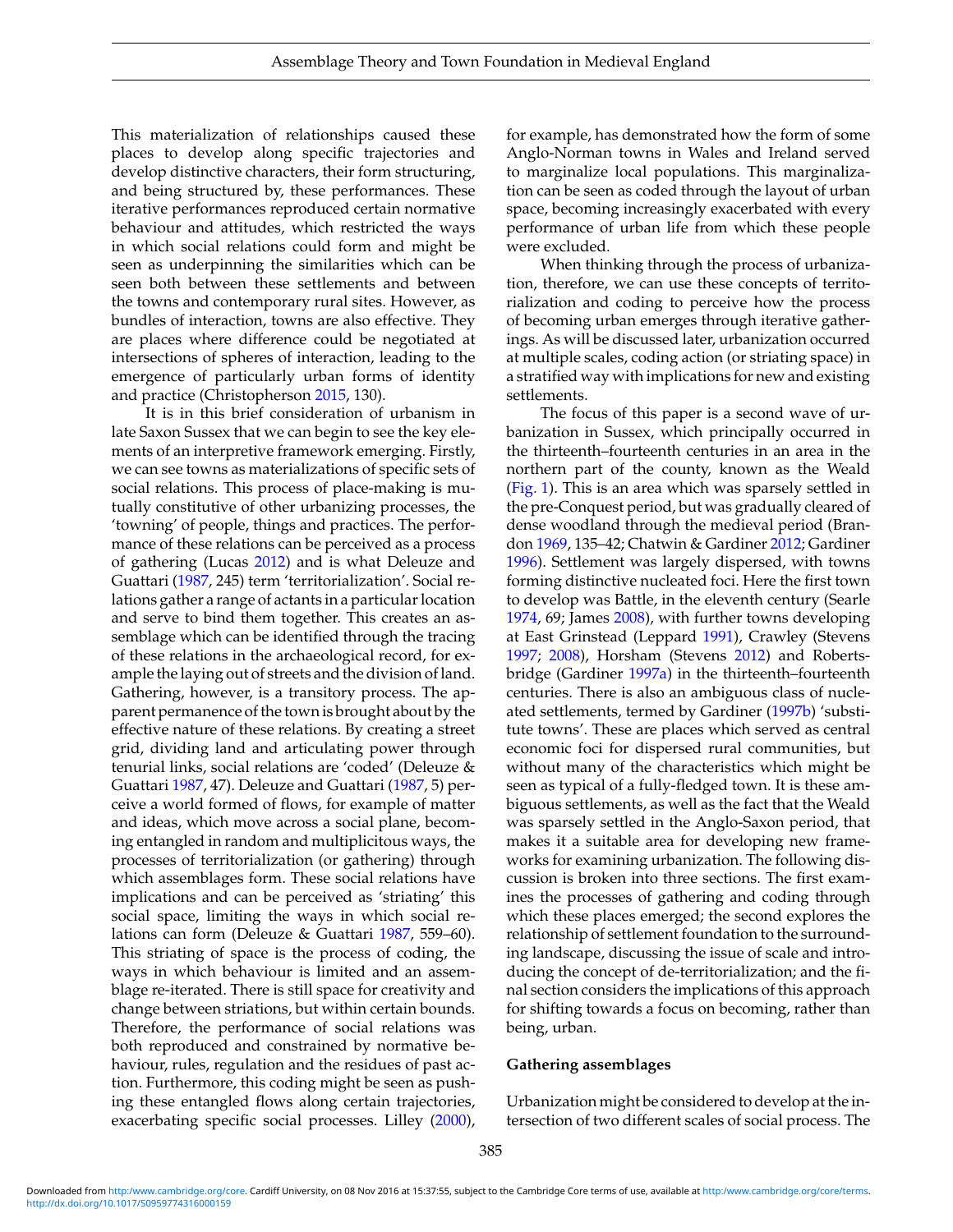<span id="page-5-0"></span>

**Figure 1.** *The location of towns and markets in Sussex. The area in grey is the Weald. Boroughs: 1: Arundel; 2: Battle; 3: Bramber; 4: Chichester; 5: East Grinstead; 6: Hastings; 7: Horsham; 8: Lewes; 9: Midhurst; 10: Pevensey; 11: Rye; 12: Seaford; 13: Shoreham; 14: Steyning; 15: Winchelsea; 16: Withering. Towns (urban places with market charters): 17: Crawley; 18: Mayfield; 19: Petworth; 20: Robertsbridge; 21: Rotherfield.*

decision to plant a town formally, that is, through the acquisition of a borough or market charter, was generally that of the lord holding a manor or estate. In general terms a lord may have had several motivations, chiefly economic: the need to generate revenue to pay increased taxes arising from royal expenditure, a desire to retain revenue from the marketing of surplus from their estate, and to generate tolls from marketing activity (Britnell [1996,](#page-12-0) 121). In the Sussex context a further motivation can be suggested. The pattern of landholding in Sussex is considerably less fragmented than in many areas of the country. The county was divided into five north–south divisions, known as rapes. Each rape was the possession of a lord, whose seat was situated in a port town. Across the rape a variety of different landscape zones were present, providing different resources and lending themselves to different types of agricultural regime. The foundation of towns in the Weald by these lords or their associates, for example at East Grinstead (rape of Pevensey), Crawley (rape of Lewes) and Horsham (rape of Bramber), may suggest the establishment of a marketing system in which the full resources could be managed and processed. At this scale, therefore, town foundation can be seen as an instrument of estate management (see also Goddard [2011\)](#page-13-0), emerging from top-down economic pressures.

A focus on lordship alone is misleading, implying that towns are the result of human agency and intentionality. Intentionality alone, however, does not equate to outcomes. By acting out intentionality, lords acted upon existing networks of social relations, the outcomes emerging as an effect of this process. If we take a view of agency as emerging from social interaction, as a property of relations (Bennett [2010,](#page-12-0) 24; Latour [2005,](#page-13-0) 63; see Jones & Boivin [2010](#page-13-0) for a review of approaches), then towns are not a means of seigniorial expression, but rather a product of networks of power in elite medieval society, perhaps most fundamentally the tax burdens recognized as driving medieval commercialization (Britnell [1996,](#page-12-0) 121; Hilton [1985,](#page-13-0) 7). More accurately, it is not the town which emerges from this process, but the borough or market charter. Documents such as charters can be considered a form of black-box; they code social relations through their relationship with other legal documents (Latour [2010\)](#page-13-0), for example those which decree that marketing can only take place in recognized locations. A charter is more than a document: it is the materialization of an assemblage of lordship, which, through being enrolled into the performance of particular courses of action, principally the marketing of resources, served to limit, or code, this action, focusing it on specific places in the landscape.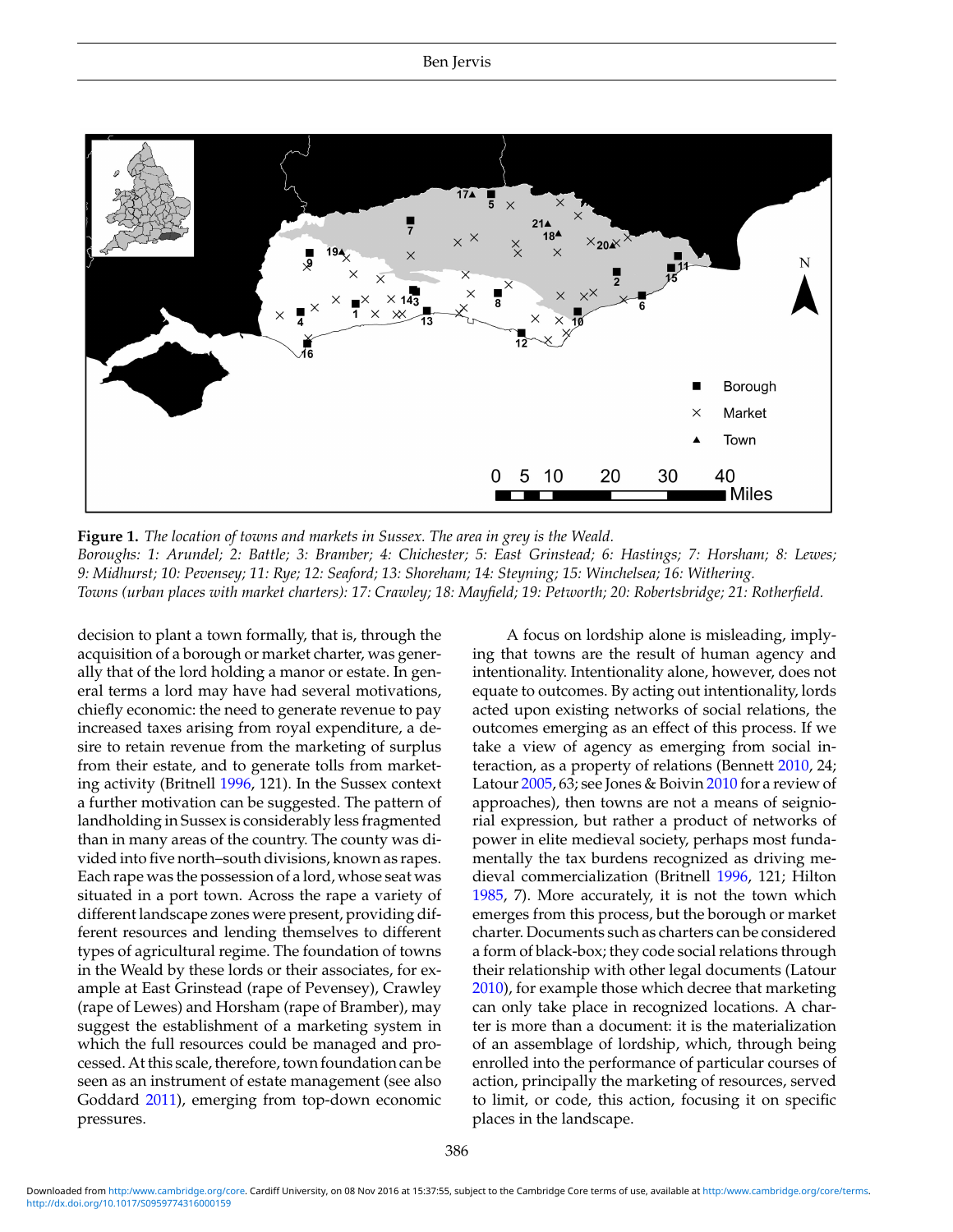Examples of 'failed' towns show that the process of town foundation is about more than a charter (see Beresford [1967,](#page-12-0) 290–302). The foundation of nucleated settlements (including towns) in theWeald appears related to places in the landscape which were already important locations of gathering (Gardiner [1997b,](#page-13-0) 65). East Grinstead, for example, is identified as a hundred meeting place (Leppard [1991,](#page-13-0) 31). Churches and hundred meeting places attracted regular gatherings and became places of exchange; in many cases in theWeald markets appear to precede permanent settlement (see also Dyer [2003,](#page-12-0) 98, for a general discussion of the relationship between towns and existing landscape features). For other places, such as Crawley, there does not seem to have been such a history of regular formal assembly, but its situation at a crossing of north–south and east–west routes, at an administrative boundary (between the rapes of Bramber and Lewes), suggests that it may have formed a nodal point in the landscape (Stevens [1997,](#page-14-0) 193). Roads through the Weald were sparse and therefore traffic through this dense woodland was channelled along particular routes (Gardiner [1997b,](#page-13-0) 70; Searle [1974,](#page-13-0) 46). Prior to the formalization of markets through charters, we can perceive of flows of movement through the landscape. These built towards repeated processes of assembly which made these places, and associated communities, persistent (De Landa [2006,](#page-12-0) 36). These processes of assembly leave little archaeological trace. Examples might be small quantities of pre-twelfth-century pottery recovered from excavations in Crawley (Stevens [2008\)](#page-14-0).

The agency for town foundation emerges at the intersection of this assemblage of lordship (which might be considered one driver of the national trend towards urbanization and commercialization) and local processes of gathering. Christopherson [\(2015,](#page-12-0) 119) highlights a contrast between top-down, processual approaches to urbanism and post-processual, bottomup approaches. What the approach taken here demonstrates is that these need not be mutually exclusive (Fleicher [2015,](#page-13-0) 134); lordship is as important as more banal social interactions, with change emerging when these different spheres of interaction collide. This has implications for thinking about the spatiality of power in the landscape. Rather than expressions of seigniorial or communal power, we can see towns as a negotiation of power relations, as creating new power structures both internally (e.g. civic government) and regionally, as the formalization of towns furthered their existing role as foci of gathering, crystallizing territories which emerge with town foundation, but out of congealed historical action.

These repeated processes of gathering both emerged from and generated wider sets of social, economic and political relations. They caused places to persist in the landscape, with past action constraining how people and goods could flow across it and interact with each other. The presence of Roman roads, the division of land into hundreds and the establishment of parishes are all examples of the past interactions which had striated space in both a physical and a conceptual way. People and things were directed across the landscape, whilst administrative divisions drew people to particular gathering places in preference to others. As McFarlane [\(2011,](#page-13-0) 654) states, assemblage thinking 'emphasizes the depth and potentiality of sites and actors in terms of their histories'; it forces us to think about not just what phenomena emerged from, but the processes through which this occurred. Once established as gathering places, structures such as churches, landmarks denoting meeting places or road junctions colonized as markets became foci of citational behaviour, recognized as locations for the playing out of particular sets of social relations which reiterated their significance. We can see, therefore, how these places, through the coding brought about by past action, emerged with wider territories (De Landa [2006,](#page-12-0) 104); they emerged both as persistent and central places within the landscape.

Prior to town foundation, these places were already mediating the emergence and reiteration of communities (see Harris [2014](#page-13-0) for a discussion of this concept). As these places were formalized, for example through the granting of charters, a shift in the regional dynamic of power can be perceived, as a neutral gathering place became a regulated centre of production and marketing. Commercial relations were formalized, changing how people perceived themselves through the performance of this activity, what we might view as the emergence of specifically urban forms of identity, or a 'towning' of the self. As discussed below, it is through this process that we see a sharp distinction emerge between urban and rural and the reformulation of communities; with a process of becoming urban came a process of becoming rural. As Hilton [\(1992,](#page-13-0) 10–14) demonstrates, in both town and country power structures were similar and, rather than seeing this process as enfranchising urban communities and excluding rural ones, we can see the specialization and intensification of a commercial network, in which specialized people and places emerged. However, bonds of mutual reliance ensured that connections were retained between town and country. The urban market became a location in which urban and rural social networks intersected with each other, in which difference was negotiated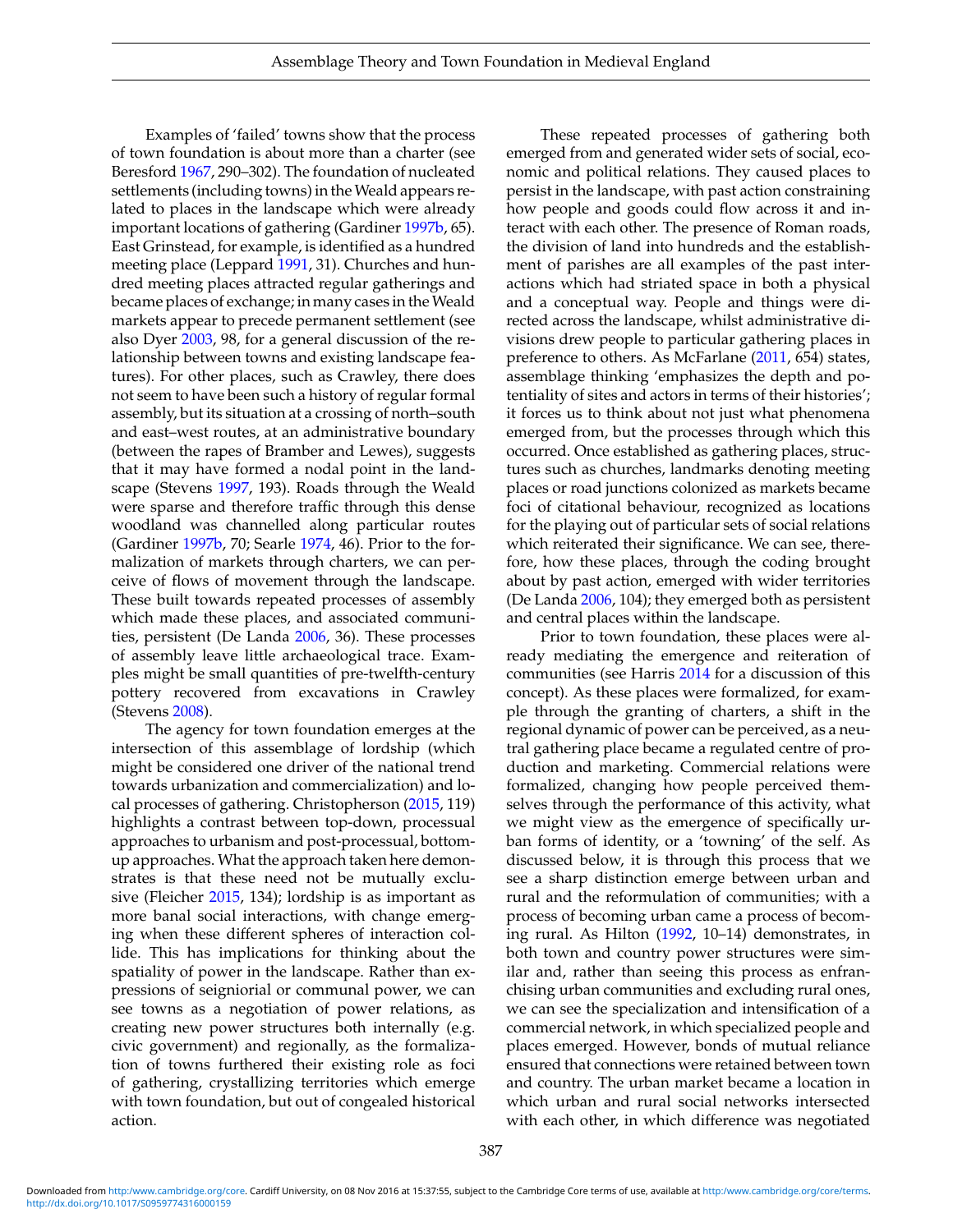and the town emerged as a particular type of place through marketing interactions.

Even within the three towns associated with the lords of the rapes or other major landowners, distinctions can be seen. Crawley is a market rather than a borough for example, implying that Michael de Poynings, who acquired the charter, was not willing to give the inhabitants the full freedoms enjoyed by those living in Horsham and East Grinstead. This may be because, as archaeological excavation demonstrates (Cooke [2001;](#page-12-0) Stevens [1997;](#page-14-0) [2008\)](#page-14-0), Crawley functioned principally as a site for the processing of iron and it was desirable to retain some seigniorial control over this resource. Market charters are also a characteristic of the so-called 'substitute towns', which developed principally on land belonging to the crown (e.g. Rotherfield) or to the Archbishop of Canterbury (e.g. Wadhurst, Uckfield and Mayfield: see DuBoulay [1966,](#page-12-0) 125, 137) [\(Fig. 2\)](#page-8-0). These settlements appear to have developed at similar kinds of central places, with informal plots surrounded by demesne land developing around market places and market charters serving to formalize existing commercial activity (Gardiner [1997b,](#page-13-0) 71). Monastic and royal estates were managed for different reasons to seigniorial ones; often produce was intended for consumption by landowners, with varying proportions being marketed (Hare [2006\)](#page-13-0). Within this context borough privileges were not appropriate, but there were benefits to being able to profit from existing marketing. Tenurial geography was such that these central places were parts of different constellations of relations. As with the seigniorial towns it can, however, be argued that market settlements emerged at the intersection between two scales of interaction, the local and the administrative.

Deleuze [\(1995,](#page-12-0) 160) states that it is not 'beginnings and ends that count, but middles'. It is this emphasis of the middle that a consideration of towns as processes brings out. Urbanization is one event in a longer trajectory of place-making, emerging from existing, iterative, processes of gathering which code action and striate social space. The agency for change emerges when existing networks of interaction collide. If we see gathering and re-iteration as performances, then 'performativity is about connection' (Dewsbury [2000,](#page-12-0) 476). We can see that through the connection of different territorialized sets of actions (or assemblages) new things, boundaries, territories and places emerge. Seigniorial boroughs emerge from the collision of elite networks and localized performances of place and substitute-towns through similar collisions with different tenurial networks. This illustrates how towns emerged from different sets of relations, a national phenomenon, negotiated locally at the intersection of scales and realms of interaction. It is from here that we can progress to think more about these collisions, through a discussion of deterritorialization and scale.

## **Extending place: de-territorialization and scale**

Scale has emerged as a key point of discussion. In one sense urbanization can be viewed at multiple scales, from an (inter)national phenomenon with regional variants to the individual experiences of households and people who were transformed from a rural to an urban way of life. In another sense, action can be perceived as stratified, in the manner described by Deleuze and Guattari [\(1987,](#page-12-0) 46–7). For them, assemblages are formed of other assemblages and interactions can reverberate between scales. These scales are not neatly nested into each other, but are enfolded with one another. If we think of an assemblage as constituted of a variety of actants, then each actant is an assemblage in itself. Each actant might, simultaneously be a part of other assemblages, a process termed de-territorialization, as through these actants, assemblages extend beyond themselves. It is this process of de-territorialization that enfolds scales. An example is the borough charter discussed above: it is simultaneously part of the assemblage of medieval elite society and of the place to which it relates; it de-territorializes the local performance of place, folding it into the national web of interactions through which we can perceive a broader process of urbanism. Therefore assemblage theory becomes a useful tool for overcoming the divide between local and larger-scale studies of town foundation (see also Allen [2011,](#page-12-0) 277; Latour [2005,](#page-13-0) 173).

Our settlements are themselves stratified assemblages: each is formed of households and individuals, but is a part of larger assemblages which are the rapes, estates, Sussex and local, regional and national urban networks, for example. These assemblages are not discrete, but overlap with one another, the town being articulated differently through enrolment in these networks. This demonstrates the key point from the first section of this paper, that 'town' is not a single category of place, but rather a mode of becoming which occurs through enrolment in these different sets of interactions. The current section explores this contention further, through a consideration of the relationship between our towns and their rural surroundings and their place within regional urban networks.

Excavations in Crawley demonstrate that in the thirteenth century, iron production became an urban industry. This shift was accompanied by an intensification of output, with the close relationship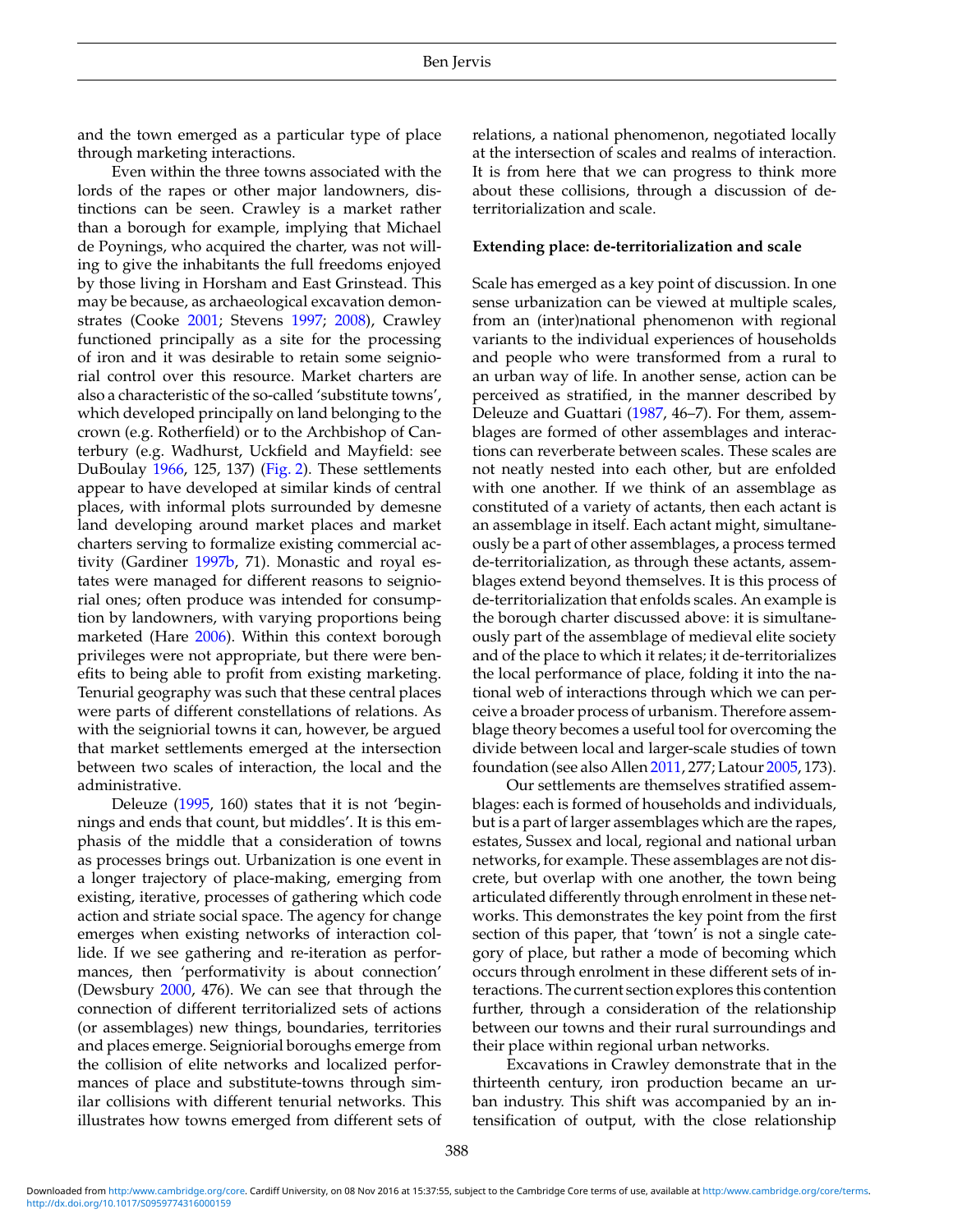<span id="page-8-0"></span>

**Figure 2.** *Market foundations on the Wealden estate of the Archbishop of Canterbury (grey area).*

between producer and market, and the concentration of production on the estate in a single centre. Iron, then, was an actant in the reiteration of Crawley, but was enrolled in multiple other processes of assemblage as it was put to use. The product deterritorialized the industry: iron might be considered an assemblage convertor (Deleuze & Guattari [1987,](#page-12-0) 378), a medium through which localized interactions between people and materials are joined to interactions and processes occurring in different places, at different speeds. Objects and materials offer a means

of mediating social relationships across scales, folding the 'global' or non-local processes into personal, small-scale performances (Bennett [2010,](#page-12-0) 42). It was this de-territorialization which caused externalities to act upon the process of iron production. Increased demand from the army and the London market meant that production needed to intensify, with producers devoting more time to iron working (Cleere & Crossley [1985,](#page-12-0) 89–91; Hodgkinson [2008,](#page-13-0) 37). Here, then, we can see another confrontation of scale, between localized production and external demand, with the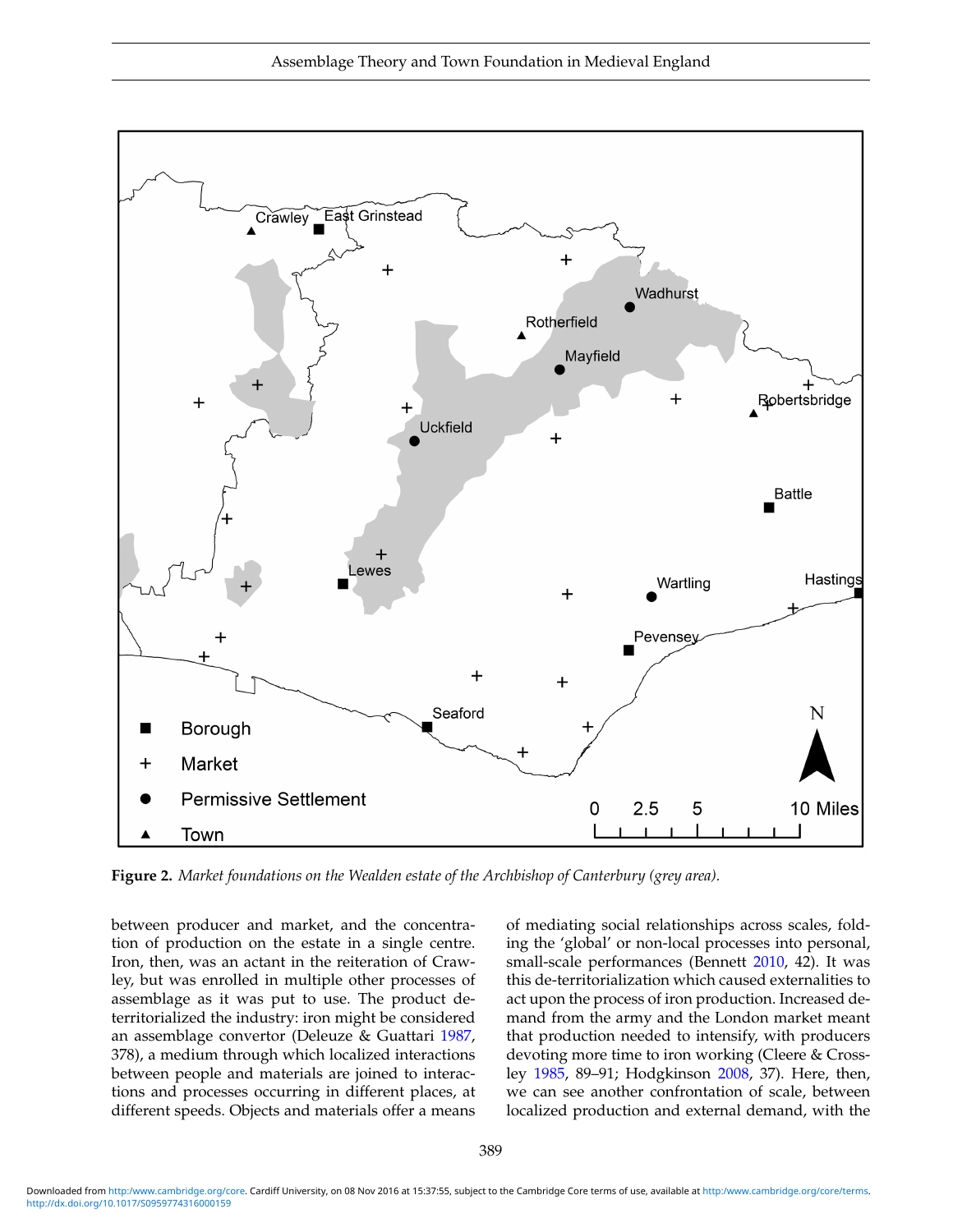agency for change emerging in this coming together. Iron production did not occur in isolation. Coupled to the intensification of the iron industry was the greater management of woodland resources and clearance for agriculture. Timber was a valuable trade resource and wood also had to be managed for fuel (Galloway *et al.* [1996;](#page-13-0) Gardiner [1996,](#page-13-0) 123; Pelham [1928\)](#page-13-0). Some evidence of coppicing and woodland management can be seen in the wood fuel remains from excavations in Crawley (Stevens [2008,](#page-14-0) 141). This clearance created further demand for iron tools (Hodgkinson [2008,](#page-13-0) 37). The de-territorialized nature of iron enrolled it in multiple processes of change. As an industrial resource, like cattle required for leather production (see Brandon [1969,](#page-12-0) 149; Saunders [1998;](#page-13-0) Searle [1974,](#page-13-0) 5, for evidence of tanning in towns), it mediated the relationship between the intensification of agricultural activity and the intensification of production. Both industries 'became urban' as conflicting demands on land, labour and resources led to the emergence of increased specialization, as part of a commercializing economy.

In this specialization, we see the negotiation of the polarized divide between town and country, with towns becoming Beresford's [\(1967,](#page-12-0) 55–6) 'specialized centres of making and dealing'. But these production processes were neither exclusively urban nor rural. The urban processing of rural resources created a dialogue which made a firm divide between town and country untenable, if we base our understanding on social connections rather than the spatial differentiation of activity. In this light, we might argue that that the settlement is a less useful frame for analysis than seeking to understand the system and the interconnections between different activities through which specialization emerged and became focused in specific locations. As Jones and Sibbesson [\(2013\)](#page-13-0) argue for the emergence of the Neolithic, we can perceive of multiple, entangled, trajectories of action, with the agency for change emerging at their intersections. In this context iron production and agriculture might be perceived of as two such trajectories. Urban character developed out of these intersections, rather than being bestowed upon a place through the act of foundation. It was in the performance of social practice that people, places and things became urban, as towns were actualized through processes of assemblage. That is to say, urbanity was not a given property of a place, but was re-iterated and improvised. Urbanism is not defined as a set of characteristics, but as a quality defined in relation to other ways of becoming that emerged out of alternative entanglements of these courses of action, resulting in multiple forms of both urban and rural experience.

Urbanization was, therefore, part of a wider economic change, what might be termed commercialization, which was negotiated through changing relationships with resources. The presence of informal markets set places on trajectories through which marketing activity intensified, was formalized, and became enrolled in the performance of places which were distinct from both other places and the places that they had been. The presence of chartered markets 'overcoded' the existing system of informal markets and dispersed settlement (Deleuze & Guattari [1987,](#page-12-0) 71–3). Urban places, as sets of social relations, emerged out of previous performances, and were effective in that they generated new relations, as well as reiterating existing ones, which distinguished them from other places. Social space was further striated, but with certain constraints (the need, for example, to undertake multiple forms of economic activity in an unspecialized economy) being smoothed and a new form of social space, in which a distinction between town and country was perceptible, emerging.

Dewsbury [\(2000,](#page-12-0) 477) argues that it is at points of rupture, where performance is disrupted, that we reveal ourselves, as it is in these situations that renegotiation takes place. Therefore, it is at points of change and rupture that towns reveal themselves as a distinctive entity, as urbanism comes to be defined in relation to other modes of becoming. There are, however, elements to Crawley which are distinctly rural. Fields were laid out with the town and industry was seemingly organized at a household scale (Cooke [2001;](#page-12-0) Stevens [2008,](#page-14-0) 145). But in the performance of production and marketing it is revealed as a different kind of place to those which surround it. It became urban as the processes which constituted it as a place changed and caused its position in relation to other places, its region, people and resources to be re-negotiated. Importantly, allied to this process, we can see other places as becoming rural. Whereas in the Wealden context dispersed settlements had been normal, commercialization brought about a point of rupture, in which they are revealed as different to the emerging urban centres, and in which the performance of these places takes them on a divergent trajectory, as specialized producers and managers of resources. At the time of urbanization, therefore, we see an intensification of occupation and agricultural activity, a shift in the economy of the region to one based on small-scale, specialized, production. This colonization of the woodland transformed it from a wild to a managed landscape, a process of which urbanization was one part.

This consideration of the relationship between towns and their surroundings brings us to the wider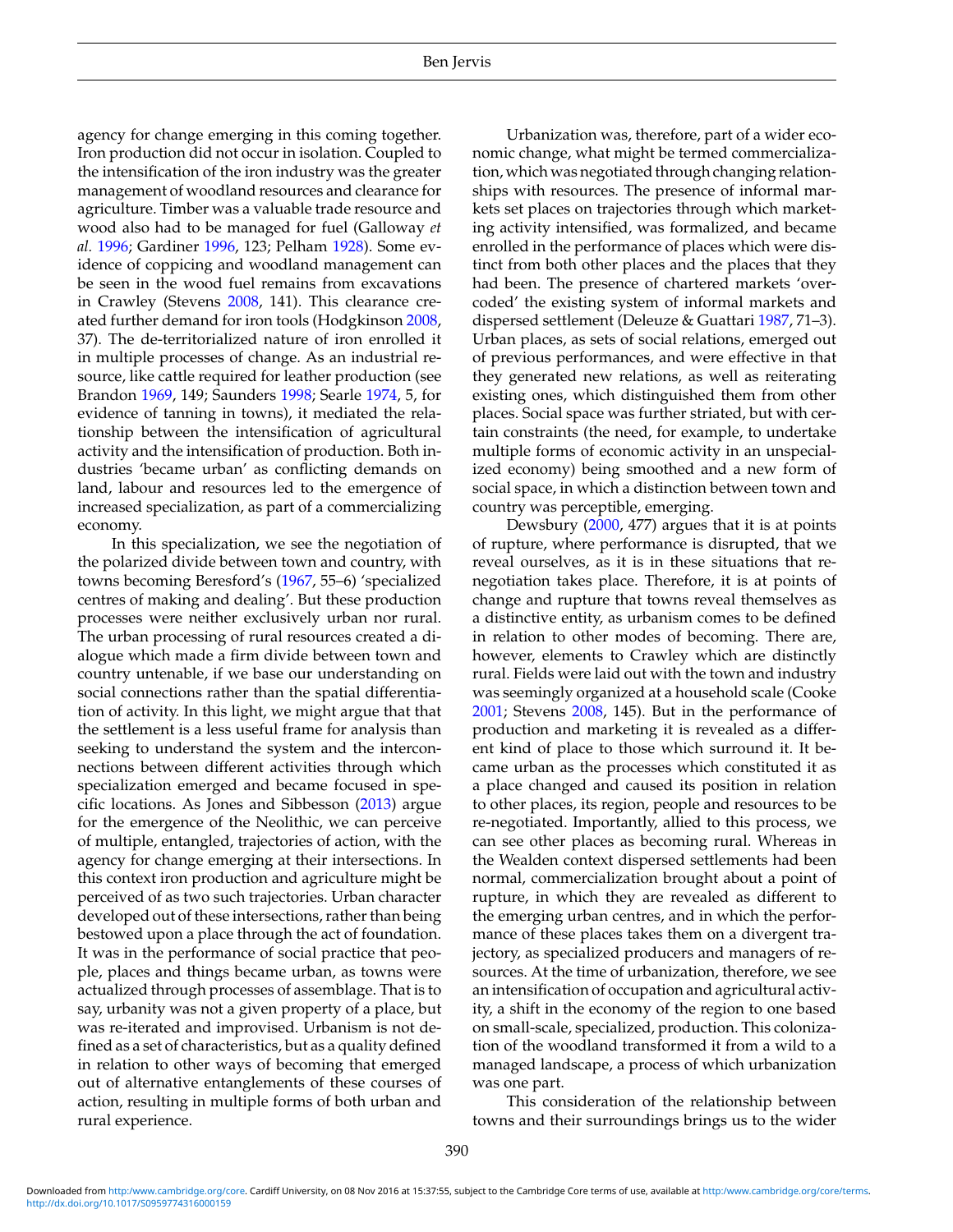commercial networks within which these settlements participated. The full range of pre-urban commercial connections in the Weald is difficult to re-construct owing to the limited number of excavations and the small number of finds recovered from them. With the intensification of the management of rural resources and production came the intensification of commercial activity. The coastal ports were conduits for Wealden products, particularly timber (Pelham [1928\)](#page-13-0). Pottery production centres developed around the fringes of the Weald, their position determined in part by access to markets (Gardiner [1990,](#page-13-0) 49). Pottery from Surrey, presumably transported through the Weald, appears at coastal sites. Finds of French pottery in Horsham (Stevens [2012\)](#page-14-0) and Crawley (Stevens [1997\)](#page-14-0) perhaps hint at return trade. The pre-urban markets were already nodes in commercial networks, the flow of goods around Sussex was already coded, causing trade to take place in particular places and not in others. The Wealden towns therefore emerged in relation to these existing urban centres. Whilst towns were not direct copies of others, existing urban structures acted on the form that new towns took. This was not so much a case of copying street layouts, but rather ways of dividing space, assigning land and doing business (cf. discussion by Lilley [\(2010\)](#page-13-0) of towns in Devon and Hampshire). The differences between religious and seigniorial foundations in terms of liberties (the granting of borough or market charters) demonstrates an enfolding of scale, as marketing centres were founded in relation to estates, whilst taking the form of other settlements which emerged through similar processes.

Processes of urbanization in one town were connected to those in other towns, a point well demon-strated by Sindbaek [\(2007\)](#page-13-0), who shows how exchange networks mediate the emergence of different types of urban place. These marketing connections deterritorialize towns, with action in one place having implications for others. Therefore, urban processes in a single place can be seen as enfolded with those in other places at a regional scale. This has two implications: firstly, activity in one town cites that in others, creating a category of places joined through the performance of similar forms of commercial activity; secondly, we can see new forms of urban sociality emerging as towns became sites of negotiation between the local networks discussed earlier in this section and wider commercial networks. The very relationships which constitute towns also de-territorialize them, forcing them into relations with other towns and markets. Links to south coast ports and to London simultaneously contributed to the coming together of these places, but also situated them within economic networks. Increased demand for Wealden iron pulled them into supra- regional networks of supply and consumption. The impact of major events, such as warfare, became localized through the deterritorialization of iron, having a transformative effect on the towns, driving them towards more intensive production and more explicit differentiation from surrounding settlements. These were not networks through which goods simply passed, but were performative, transformative networks in which activities such as trade mediated processes of becoming urban at multiple scales. This was not in the sense of adhering to a particular urban template, but rather a process of transformation in which urban assemblages take on the appearance of other, similar places, and become distinguished from their surroundings. Furthermore, as urbanism was performed at different scales, so various experiences of urban life, multiple urbanisms, occurred as people became urban through their enrolment in different zones of the assemblage.

By looking at the material actants enrolled in the constitution of urban places, we can see how towns are not separated from wider society, but emerge with other forms of sociality. Whilst urbanism gathered actants in processes of making and trading, it also de-territorialized the town, causing ruptures in traditional ways of doing through which a contrast between urban and rural becomes visible. It is in these moments of rupture that we can perceive a category of town emerging. This process of becoming urban is allied with, in the Weald, processes of becoming rural, as part of a wider commercializing and managing of the landscape. Town and country cannot, therefore, be separated in a processual sense as they define each other; processes of becoming urban are enmeshed in processes of becoming rural. These actants are the media through which scales are enfolded, as demand in distant places pulled local performances of gathering in the market into wider processes driven by factors such as taxation and warfare. The assembly of the town, therefore, flowed beyond its physical borders; through networks of interaction spatial and commercial territories emerged into which the town was de-territorialized (see De Landa [2006,](#page-12-0) 104). These might be classed as hinterlands, but rather than seeing towns as controlling these spaces, I am arguing for spaces emerging which are defined in relation to these new centres. As they become urban, so people become affiliated with a market, enter into regional networks of commercial interaction and are enrolled in processes which over-code existing social relations. Through these interactions towns form, becoming an active presence in the social landscape.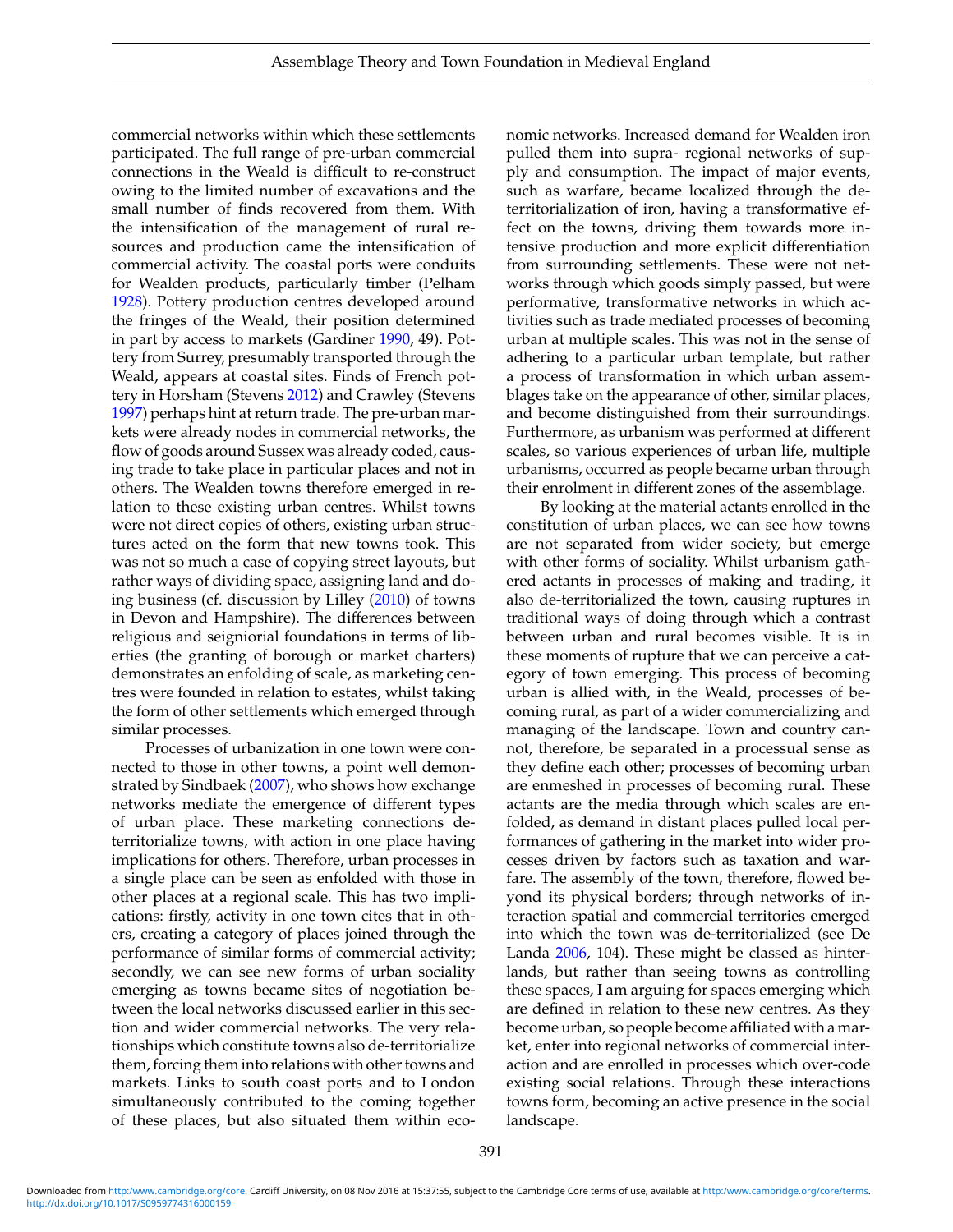# **Multiple urbanisms**

This paper began with a discussion of issues surrounding the definition and recognition of towns and has gone on to highlight the variation amongst places which we might categorize as urban. It has been argued that, rather than focusing on the town as an entity, a deeper understanding might emerge if we focus analysis on the processes through which social change was mediated and friction between scales articulated. This analysis leads to a contention that not only do different forms of urbanism exist, but that if urbanism emerges at intersections between assemblages (as argued, for example, in the case of the iron industry), towns emerge through various forms of discourse (McFarlane [2011,](#page-13-0) 652). Both urbanization and its related process of commercialization can be considered as wide-scale processes formed through localized interactions. Elsewhere towns also formed in similar ways, as coalescences of associations, but did not form a single type of town but multiple forms of urban assemblage, manifesting as various forms of urban identity and sociality (Thrift [2007,](#page-14-0) 161). It is less that we can create a typology of towns, but more a case that people assemble their own urbanisms as they experience and partake in social relations; towns are not found, but are actualized as they are enacted within an assemblage (Dewsbury [2000,](#page-12-0) 482; McFarlane [2011,](#page-13-0) 665). As discussed above, it is at points of rupture that towns reveal themselves. This is as much the case in the division between urban and rural which emerges in the Weald in the thirteenth century as in the tax assessments discussed by Masschaele [\(1997\)](#page-13-0), where towns reveal themselves through an inability to be taxed on agricultural produce. Following Butler [\(1993\)](#page-12-0) and Gregson and Rose [\(2000\)](#page-13-0), it was argued that towns are not stages for action, but are produced through performances. Therefore, towns are not inhabited, but are produced through dwelling in space (McFarlane [2011,](#page-13-0) 651), emerging through specific forms of relationship which cause tears in the social fabric and reveal difference. Being urban is, therefore, not a characteristic of a place; urbanism is a property which emerges through social interactions. Industry becomes urban as it enacts a divide between towns and other places, just as other activities, such as the cultivation of fields in Crawley, appear to transcend the urban and rural divide. Rather than focusing at a simple level on similarities and differences between rural and urban life, or particular sites, an assemblage approach allows us to de-territorialize our site, follow the flows and the relationships which constitute it and understand how contrasts emerge through which urban places reveal themselves. In other words, we can work from the evidence to trace the areas of medieval society in which urbanism is significant and those in which it is not, rather than taking as a starting-point that a place is a town and that we should, therefore, expect certain things of it.

We can push this argument further still, to question whether places are always towns. If we view places as reiterated through performance, and determine that urbanism reveals itself through certain sets of social relations and not through others, we can view urbanism as something of a flicker, rather than a constant. The processes which weave the fabric of a place are transformative, but do not shift a place to an urban state; rather they cause urban qualities to surface. These processes are the medium through which a place becomes urban, but perhaps also, as they cease, might be perceived as processes of unbecoming, as ruptures heal over and the distinctions that they bring about dissolve. Over the longer term, ruptures are apparent in the different trajectories that places take, creating a spectrum of urban places. Urban trajectories can be perceived at the national scale, but locally we can see different forms of coding emerge, the social spaces of settlements and regions being striated as places are deterritorialized in different ways, manifesting as the contrast between boroughs and substitute towns, for example. As the processes that cause ruptures are exacerbated, so the presence of urban qualities becomes more vivid. Perhaps, then, the reason that towns are so elusive is that they are emergent, coming into view in different ways through different processes, of which historical and archaeological research is just one.

# **Conclusion**

This paper set out to utilize assemblage theory to develop new perspectives on processes of urbanization in medieval England. Principally this entailed moving from understanding 'urban' as a state of being, to a state of becoming, to highlight the varying forms and roles taken by places that we recognize as towns in the medieval past. The consideration of town as an analytical black-box served to demonstrate that categories emerge through action, and this was developed further when it was argued that towns appear at points of rupture in social practice. By viewing the town relationally, several key conclusions have been reached. Firstly, towns reveal themselves as the performance of relationships between scales of interaction creates difference. Secondly, these processes of emergence have implications, as action comes to be coded and places develop along trajectories, in which they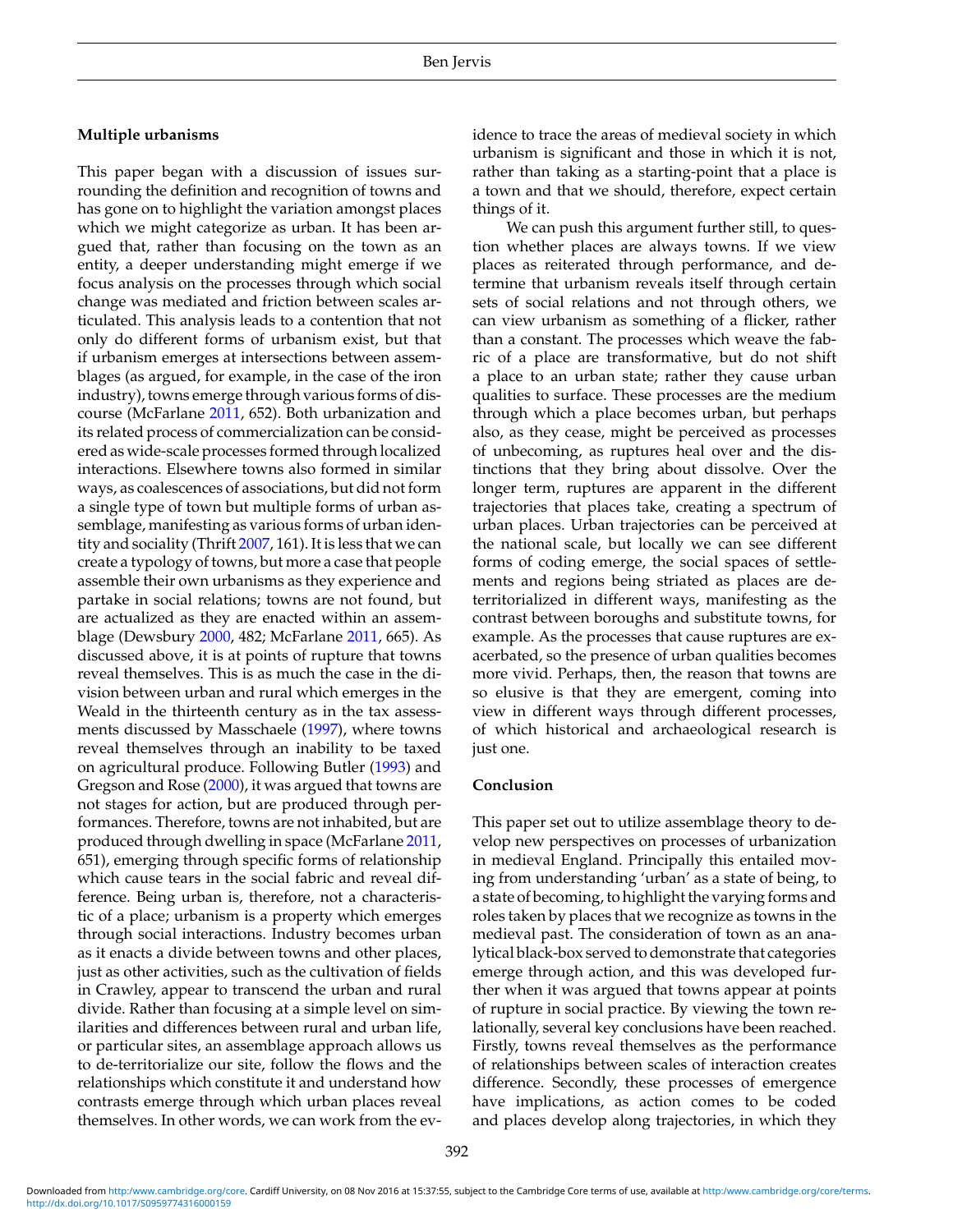<span id="page-12-0"></span>demonstrate similarity to some places and difference from others. Thirdly, we might also perceive of performances in which the town is not revealed, or in which different forms of distinction are revealed as significant. As a flickering quality urbanism is revealed through certain interactions, but not through others. This has implications for the practice of writing urban archaeology, and settlement archaeology more generally. If we see places as relational, then we must extend our analysis beyond the site to consider how it relates to other places, and how processes lead to the emergence of distinction and similarity. Focusing on emergence through processes is fundamentally different from seeking to identify signatures of urban or rural activity. Indeed, the frustration of attempting to do so stimulated the change of approach discussed here. It follows, therefore, that rather than seeking to classify places in accordance with historical systems of categorization, emerging out of particular sets of practice, categories must be seen as emerging through performances at different scales to consider how social processes of commercialization and urbanization might be considered to have been articulated locally, regionally and nationally. In conclusion, therefore, this study calls for a reappraisal of how we do urban archaeology, moving from a focus on urban places to processes of 'towning' or 'becoming urban' to appreciate the ways in which the places that have been identified as towns diverge from other places.

> *Ben Jervis History, Archaeology & Religion Cardiff University John Percival Building Colum Drive Cardiff CF10 3EU UK Email: [jervisb@cardiff.ac.uk](mailto:jervisb@cardiff.ac.uk)*

# **References**

- Allen, C., 2011. On Actor-Network Theory and landscape. *Area* 43(3), 274–80.
- Ashby, S., A. Coutu & S. Sindbaek, 2015. Urban networks and Arctic outlands: craft specialists and reindeer antler in Viking towns. *European Journal of Archaeology* 18(4), 679–704.
- Astill, G., 1985. Archaeology and the smaller medieval town. *Urban History Yearbook* 46–53.
- Astill, G., 2006. Community identity and the later Anglo-Saxon town: the case of southern England, in *People and Space in the Middle Ages 300–1300*, eds. W. Davies, G. Halsall & A. Reynolds. Turnhout: Brepols, 233–54.
- Astill, G., 2009. Medieval towns and urbanization, in *Reflections: 50 years of medieval archaeology*, eds. R. Gilchrist

& A. Reynolds. (Society for Medieval Archaeology Monograph 30.) Leeds: Maney, 255–70.

- Bennett, J., 2010. *Vibrant Matter: A political ecology of things*. Durham (NC): Duke University Press.
- Beresford, M., 1967. *New Towns of the Middle Ages*. Cambridge: Cambridge University Press.
- Biddle, M., 1976. Towns, in *The Archaeology of Anglo-Saxon England*, ed. D. Wilson. London: Methuen.
- Brandon, P., 1969. Medieval clearances in the East Sussex Weald. *Transactions of the Institute of British Geographers* 48, 135–53.
- Britnell, R., 1996. *The Commercialisation of English Society 1000–1500*. Cambridge: Cambridge University Press*.*
- Butler, J., 1993. *Bodies That Matter*. London: Routledge.
- Chatwin, D. & M. Gardiner, 2012. Rethinking the early medieval settlement of woodlands: evidence from the western Sussex Weald. *Landscape History* 27(1), 31–49.
- Christopherson, A., 2015. Performing towns. Steps towards an understanding of medieval urban communities as social practice. *Archaeological Dialogues* 22(2), 109–32.
- Cleere, H. & Crossley, D., 1985. *The Iron Industry of the Weald*. Leicester: Leicester University Press.
- Cooke, N., 2001. Excavations on a late medieval ironworking site at London Road, Crawley, West Sussex, 1997. *Sussex Archaeological Collections* 139, 147–67.
- De Landa, M., 2006. *A New Philosophy of Society. Assemblage theory and social complexity.* London: Bloomsbury.
- Dewsbury, J-D., 2000. Performativity and the event: enacting a philosophy of difference. *Environment and Planning D: Society and Space* 18, 473–96.
- Dewsbury, J-D., P. Harrison, M. Rose & J. Wylie, 2002. Enacting geographies. *Geoforum* 33, 437–40.
- Deleuze, G., 1995. *Negotiations*. New York (NY): Columbia University Press.
- Deleuze, G. & F. Guattari, 1987 (trans. 2013). *A Thousand Plateaus*. London: Bloomsbury.
- Drewett, P., D. Rudling & M. Gardiner, 1988. *The South-East to AD 1000*. London: Longman.
- Du Boulay, F., 1966. *The Lordship of Canterbury. An essay on medieval society*. London: Nelson.
- Dyer, C., 2002. Small places with large consequences: the importance of small towns in England, 1000–1540. *Historical Research* 75(187), 1–24.
- Dyer, C., 2003. The archaeology of medieval small towns. *Medieval Archaeology* 47, 85–114.
- Dyer, C., 2005. *An Age of Transition? Economy and society in England in the Later Middle Ages*. Oxford: Oxford University Press.
- Dyer, C. & K. Lilley, 2010. Town and countryside: relationships and resemblances, in *Medieval Rural Settlement. Britain and Ireland, AD 800–1600*, eds. N. Christie & P. Stamper. Oxford: Oxbow, 81–98.
- Egan, G., 2005. Urban and rural finds: material culture of country and town, c. 1050–1500, in *Town and Country in the Middle Ages*, eds. K. Giles & C. Dyer. (Society for Medieval Archaeology Monograph 22.) Leeds: Maney, 197–210.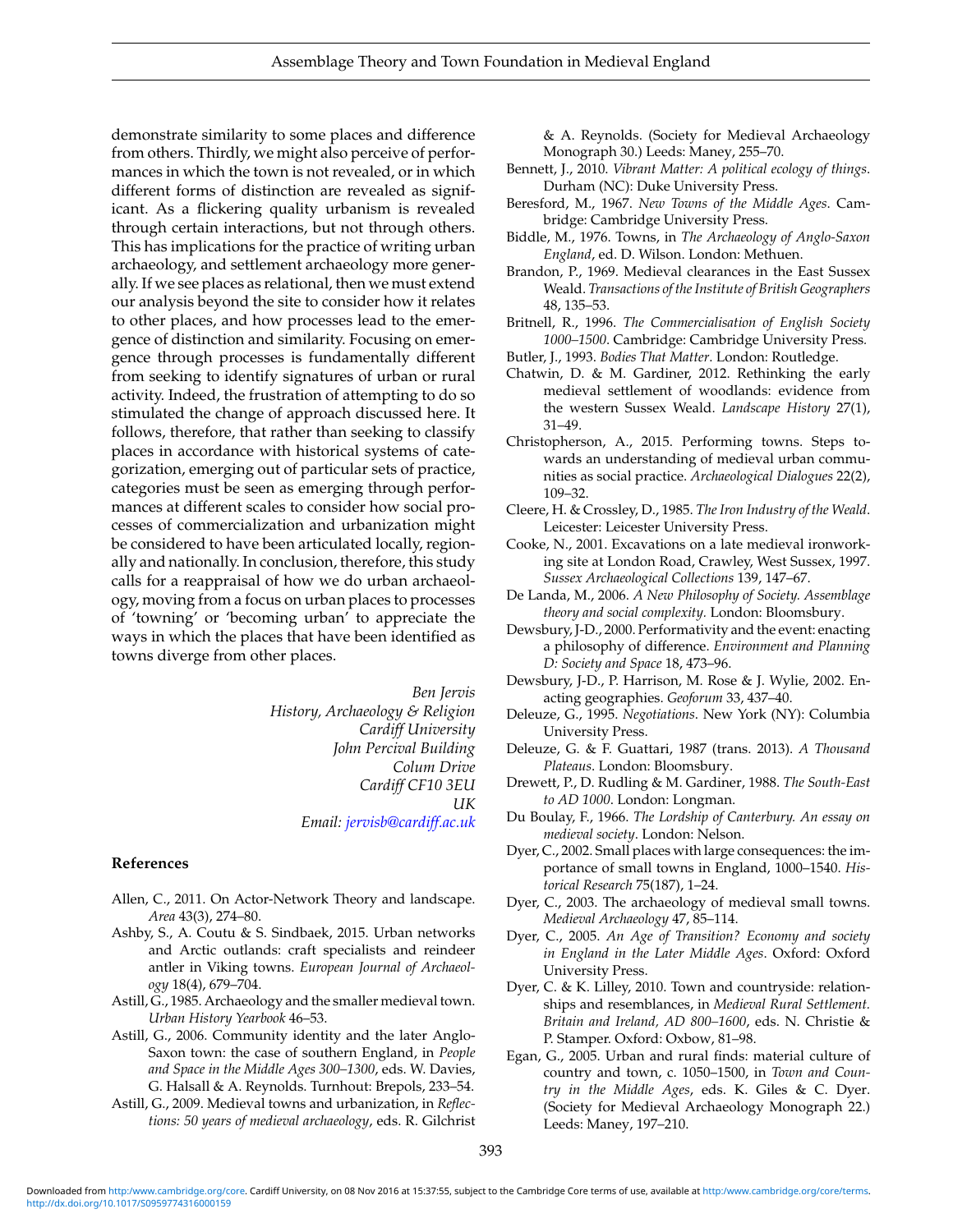- <span id="page-13-0"></span>Fleicher, J., 2015. On critical approaches, unintended consequences and the data of everyday life in 'performing towns'. *Archaeological Dialogues* 22(2), 132–6.
- Fowler, C., 2013. *The Emergent Past. A relational realist archaeology of Early Bronze Age mortuary practices*. Oxford: Oxford University Press.
- Galloway, J., Keene, D. & Murphy, M., 1996. Fuelling the city: production and distribution of firewood and fuel in London's region, 1290–1400. *Economic History Review* 69(3), 447–72.
- Gardiner, M., 1990. The archaeology of the Weald a survey and review. *Sussex Archaeological Collections* 128, 33– 53.
- Gardiner, M., 1996. The geography and peasant rural economy of the eastern Sussex High Weald, 1300–1420. *Sussex Archaeological Collections* 134, 125–39.
- Gardiner, M., 1997a. Fieldwork and excavation on the Robertsbridge bypass, 1985. *Sussex Archaeological Collections* 135, 301–10.
- Gardiner, M., 1997b. Trade, rural industry and the origins of villages: some evidence from south-east England, in *Rural Settlements in Medieval Europe*, eds. G. De Boe & F. Verhaeghe. (Papers of the 'Medieval Europe Brugge' conference 1997, vol 6.) Zellik: I.A.P. Rapporten, 63– 73.
- Goddard, R., 2011. Small boroughs and the manorial economy: enterprise zones or urban failures? *Past and Present* 210, 3–31.
- Gregson, N. & G. Rose, 2000. Taking Butler elsewhere: performativities, spatialities and subjectivities. *Environment and Planning D: Society and Space* 18, 433–52.
- Hare, J., 2006. The bishop and the prior: demesne agriculture in medieval Hampshire. *Agricultural History Review* 54(2), 187–212.
- Harris, O., 2014. (Re)assembling communities. *Journal of Archaeological Method and Theory* 21, 76–97.
- Hilton, R., 1985. Medieval market towns and simple commodity production. *Past and Present* 109, 3–23.
- Hilton, R., 1992. *English and French Towns in Feudal Society: A comparative study*. Cambridge: Cambridge University Press.
- Hodder, I., 2012. *Entangled: An archaeology of the relationships between humans and things*. Oxford: Wiley.
- Hodgkinson, J., 2008. *The Wealden Iron Industry*. Stroud: The History Press.
- James, R., 2008. Excavations at the Jenner and Simpson Mill site, Mount Street, Battle, East Sussex. *Sussex Archaeological Collections* 146, 149–73.
- Jervis, B., 2014. *Pottery and Social Life in Medieval England: Towards a relational approach*. Oxford: Oxbow.
- Jones, A., 2012. *Prehistoric Materialities. Becoming material in prehistoric Britain and Ireland*. Oxford: Oxford University Press.
- Jones, A. & N. Boivin, 2010. The malice of inanimate objects, in *The Oxford Handbook of Material Culture Studies*, eds. D. Hicks & M. Beaudry. Oxford: Oxford University Press, 333–51.
- Jones, A. & E. Sibbesson, 2013. Archaeological complexity: materials, multiplicity and the transitions to agriculture in Britain, in *Archaeology After Interpretation: Returning materials to archaeological theory*, eds. B. Alberti, A. Jones & J. Pollard. Walnut Creek (CA): Left Coast Press, 151–76.
- Kowaleski, M., 1995. *Local Markets and Regional Trade in Medieval Exeter*. Cambridge: Cambridge University Press.
- Latour, B., 2005. *Reassembling the Social. An introduction to Actor-Network Theory*. Oxford: Oxford University Press.
- Latour, B., 2010. *The Making of Law*. London: Polity Press.
- Leppard, M., 1991. East Grinstead before the town. *Sussex Archaeological Collections* 129, 29–32.
- Lilley, K., 2000. '*Non urbe, non visco, non castris*': territorial control and the colonization and urbanization of Wales and Ireland under Anglo-Norman lordship. *Journal of Historical Geography* 26(4), 517–31.
- Lilley, K., 2010. Urban planning and the design of towns in the middle ages: the Earls of Devon and their 'new towns'. *Planning Perspectives* 16, 1–24.
- Lilley, K., 2015. Urban planning after the Black Death. *Urban History* 42(1), 22–42.
- Lucas, G., 2012. *Understanding the Archaeological Record*. Cambridge: Cambridge University Press.
- Masschaele, J., 1997. *Peasants, Merchants and Markets: Inland trade in medieval England 1150–1350*. New York (NY): St Martin's Press.
- McFarlane, C., 2011. The city as assemblage: dwelling and urban space. *Environment and Planning D: Society and Space* 29, 649–71.
- Pearson, S., 2005. Rural and urban houses 1100–1500, in *Town and Country in the Middle Ages*, eds. K. Giles & C. Dyer. (Society for Medieval Archaeology Monograph 22.) Leeds: Maney, 40–60.
- Pelham, R., 1928. Timber exports from the Weald during the fourteenth century. *Sussex Archaeological Collections* 69, 170–82.
- Reynolds, A., 2003. Boundaries and settlements in late sixthto eleventh-century England, in *Boundaries in Early Medieval Britain*, eds. D. Griffiths, A. Reynolds & S. Semple. (Anglo-Saxon Studies in History and Archaeology 12.) Oxford: Oxford University School of Archaeology, 98–139.
- Reynolds, S., 1977. *An Introduction to the History of Medieval English Towns*. Oxford: Oxford University Press.
- Saunders, M.J., 1998. Archaeological investigations on the route of the Crawley High Street Relief Road, Crawley, West Sussex. *Sussex Archaeological Collections* 136, 81– 94.
- Searle, E., 1974. *Lordship and Community. Battle Abbey and its banlieu 1066–1538.* Toronto: Pontifical Institute of Mediaeval Studies.
- Sindbaek, S., 2007. Networks and nodal points: the emergence of towns in early Viking Age Scandinavia. *Antiquity* 81, 119–32.